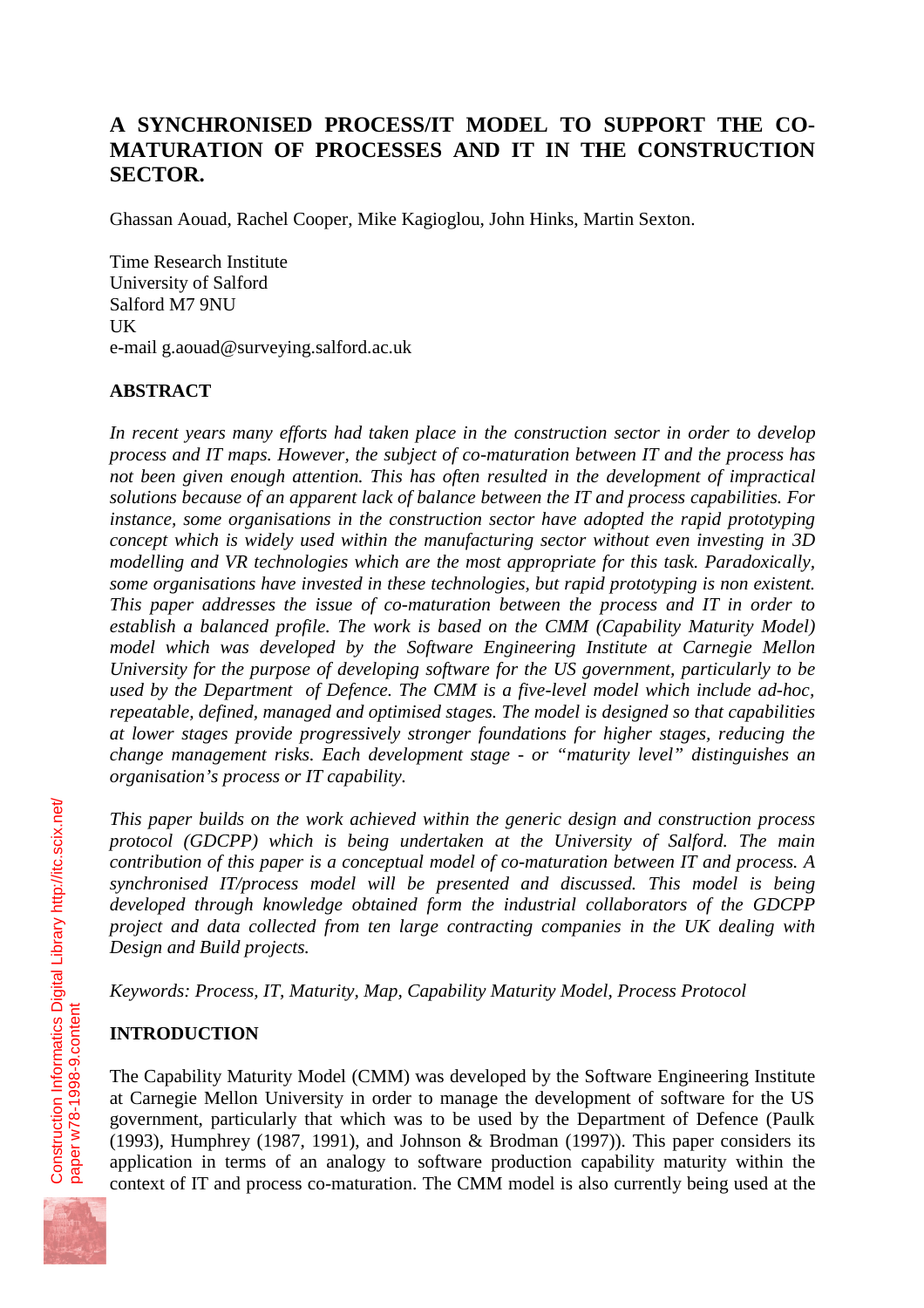University of Sussex in developing benchmarks for process positions across various industries (Groak 1997). The research has also revealed that the CMM model has been used by Karandikar et al (1992) in order to assess the process and technology readiness of companies for implementing concurrent engineering.

The CMM is a five-level model (see Figure 1) which includes: ad-hoc, repeatable, defined, managed and optimised stages. The model is designed so that capabilities at lower stages (adhoc) provide progressively stronger foundations for higher stages (optimised), reducing the change management risks. Each development stage - or "maturity level" distinguishes an organisation's process capability. The ad hoc capability level is recognisable by inconsistency in Process operations, and generally ill-defined protocols for the operation or use of process support tools (including IT) (Karandikar et al (1992)). At level 2 of the CMM model (Repeatable), a process must rely on consistent project management approach and repeatable practices. At level 3 (defined), standards should be used in order to consistently develop quality information systems. Level 4 (managed) of the CMM model demands quantitative controls and metrics for software development project performance. Finally, at CMM Level 5 (Optimizing), a framework for continuous software process improvement needs to be devised and adopted. The key process areas for Levels 2 and 3 have been the most completely defined. Since few organisations have been assessed to be at Levels 4 or 5 (Humphrey 1991, Kitson 1992), less is known about the characteristics of such organisations within the software engineering context. The problem is compounded in construction as these organisations are striving to develop measures within the first three levels of CMM. It also compounds the problem with the construction industry search for a changed industry (at a level of maturity which is currently undefinable) rather than a changing industry. This paper adopts the Capability Maturity Model (CMM) in order to describe the co-maturation of the process of design and construction and the IT that could be used to support such a process. The IT use is addressed as a process and its maturity is evaluated.

Figure 1 shows the various stages of the CMM model together with the positioning of various processes of a construction project and the IT that supports them. A stage called "emerging" has been added to the CMM model. In the figure shown below, feasibility and facilities management are positioned at the ad-hoc stage whereas construction is positioned at the defined stage. This positioning is based on data collected from ten large contracting companies in the UK dealing with Design and Build projects and from knowledge extracted from the industial collaborators of the GDCPP project. It is clearly shown in Figure 1 that construction is the most matured process in construction and has been positioned at the "defined" stage as this process is relatively consistent and a set of procedures within most construction organisations are followed to a large extent. In terms of maturity, design as a process is more matured than feasibility and facilities management, but less matured than construction. In terms of technology maturity, it is widely recognised in the construction sector that applications such as project planning, accounting, CAD and cost control are more matured than those of VR, 3D and knowledge-based. The maturity interface between process and technology is the main theme of this paper and will be covered in detail.

As mentioned previously, the CMM approach was adopted for developing scenarios for process and technology maturation. This helps in developing a methodology for the gradual synchronised progression of process and technology within the construction sector. This paper argues that too much is expected too soon in the construction sector. It also proposes the maturation model approach in order to ensure that the industry is capable in undertaking the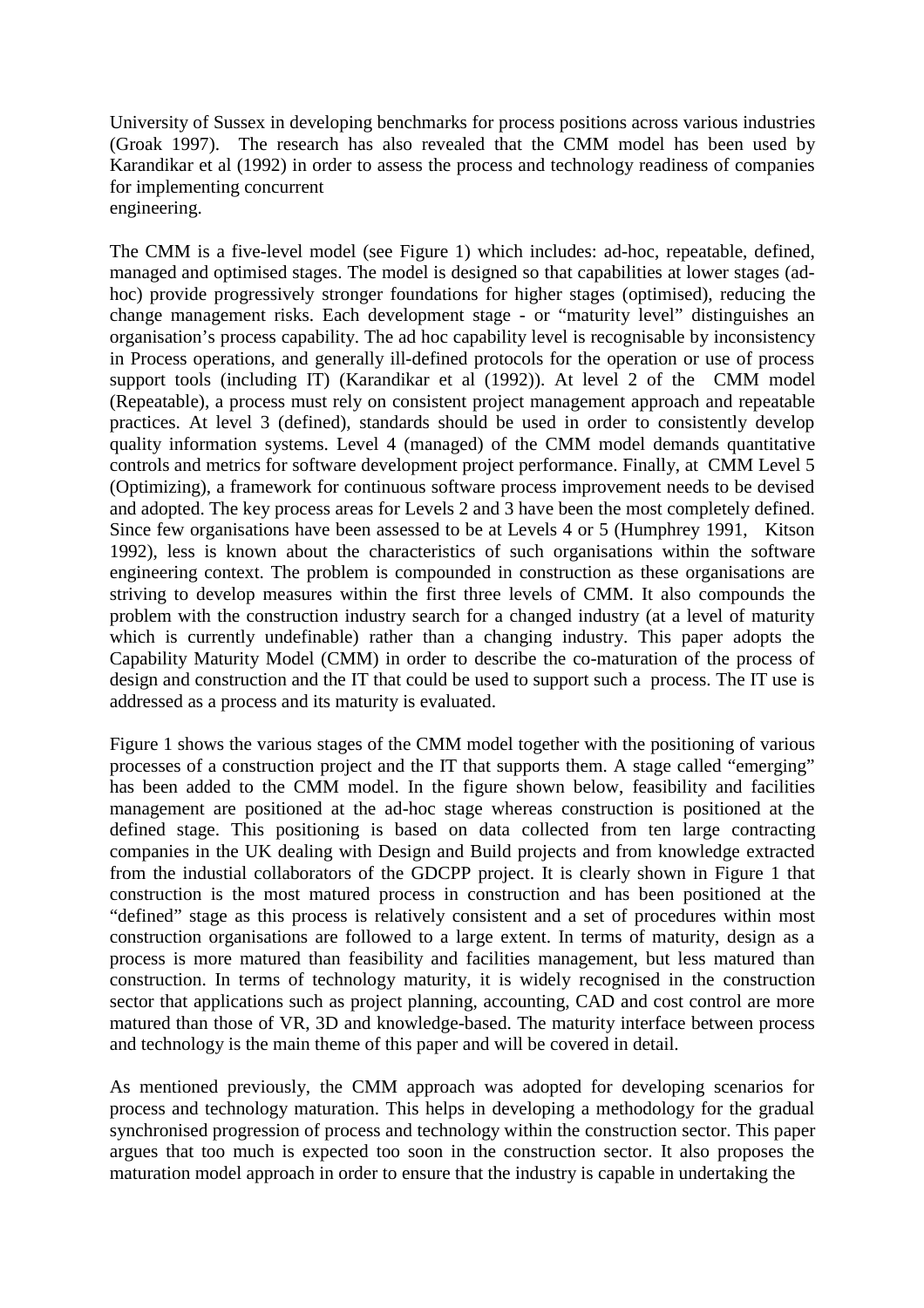

*Figure 1 The CMM model and positioning of IT and processes.*

necessary steps in the right direction through a sustainable continuous improvement and a gradual change to its current practices. Sustainable continuous improvement must be a feature of all the co-operating organisations in the design and construction process if the virtual companies which operate on particular projects are able to continuously improve their operating maturity - a necessity for whole industry evolution to be realised. Research being undertaken at the University of Salford has managed to develop both IT and process maps for the construction sector based on experiences learnt from the manufacturing industry (Kagioglou et al 1998). These IT and process maps will be put under scrutiny in order to assess whether it is feasible for these to be developed and adopted by the industry. In order to facilitate this task, this paper attempts to show the inter-link between the process and technology. The major aim of this paper is to define a potential synchronisation of *IT and process,* which can firstly help locate individual organisations and the entire construction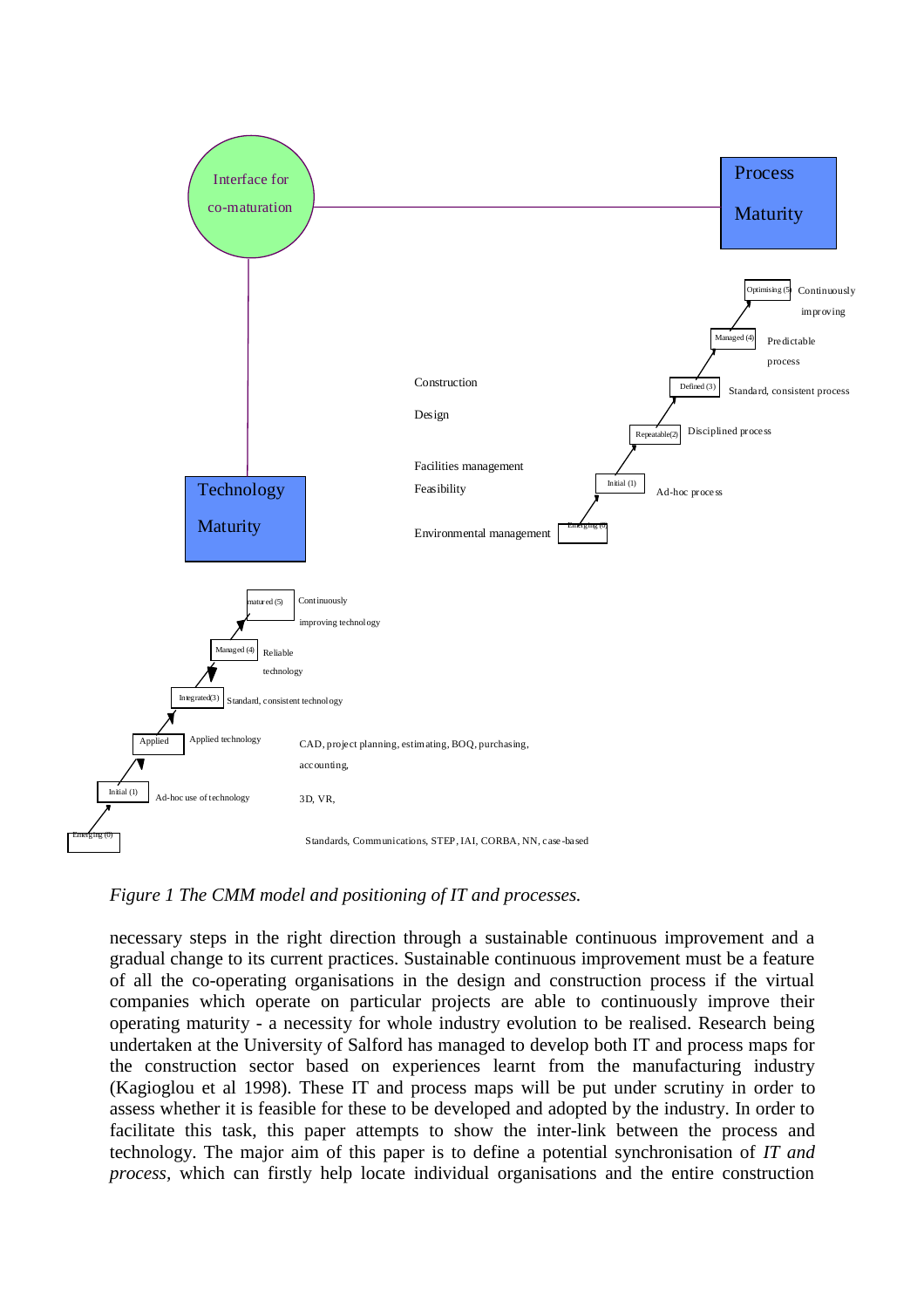industry within this complex environment and to describe the scope for strategically planning individual organisation and whole-industry evolution in *IT and process* capability.

## **IT AND PROCESS CAPABILITY MATURATION**

Conventionally, IT and process capability maturation is interpreted as relating to information technology in the context of how IT can catalyse and/or support change. The argument put forward in this paper is that not only does IT catalyse process change (and it can also stagnate it), but construction IT is also catalysed (or stagnated) by process change. Synchronicity between the process and the tools of the process (of which IT is one) results in process and construction IT maturation (Hinks et al 1997)

This co-maturation is what takes the industry forward, initially at the level of the individual organisation, and gradually through the consistent spread of process practices and applications of construction IT at the level of the whole industry.

For a long time, efforts have been put into upgrading the available information technology (in software and hardware terms), in its specialisation or customisation for use in the industry, and the way in which construction operations are managed using IT. In broad terms IT & process based developments have been sporadic, and current research requirements identified by the industry lead bodies includes identifying the focal needs and priorities of construction IT in relation to the process of construction (Aouad et al 1997). Some work has been done to date on how information technology is or can be used to support the construction process, less still has been conducted on the issue of how construction IT and process interrelate.

Figures 2 and 3 show respectively process and IT maps developed to support an improved design and construction process as part of an IMI funded project at the University of Salford. These maps have been used to position IT in relation to the design and construction process. A conceptual maturation model based on both IT and process maps is developed to show the current positioning of these two aspects.

The process map has been used to identify the various phases of a construction project namely: pre-project, pre-construction, construction and post-construction. In addition subprocesses performed within these phases are identified and analysed in terms of process maturity. On the other hand the IT map has helped in identifying technologies which can support the process. These technologies have been classified under six main headings (Aouad et al 1997) which are as follows:

- Simulation (e.g. what if, project simulation, economic appraisal)
- Integration (e.g. integrated databases)
- Communication (e.g. EDI, Internet)
- Intelligence (e.g. artificial intelligence, KBS, neural networks, case-based reasoning)
- Visualisation(e.g. VR, 3D)
- IT support (e.g. CAD, project planning, cost control)

These technologies and their corresponding elements have been used to develop the synchronised process/IT models shown in Figures 4 and 5.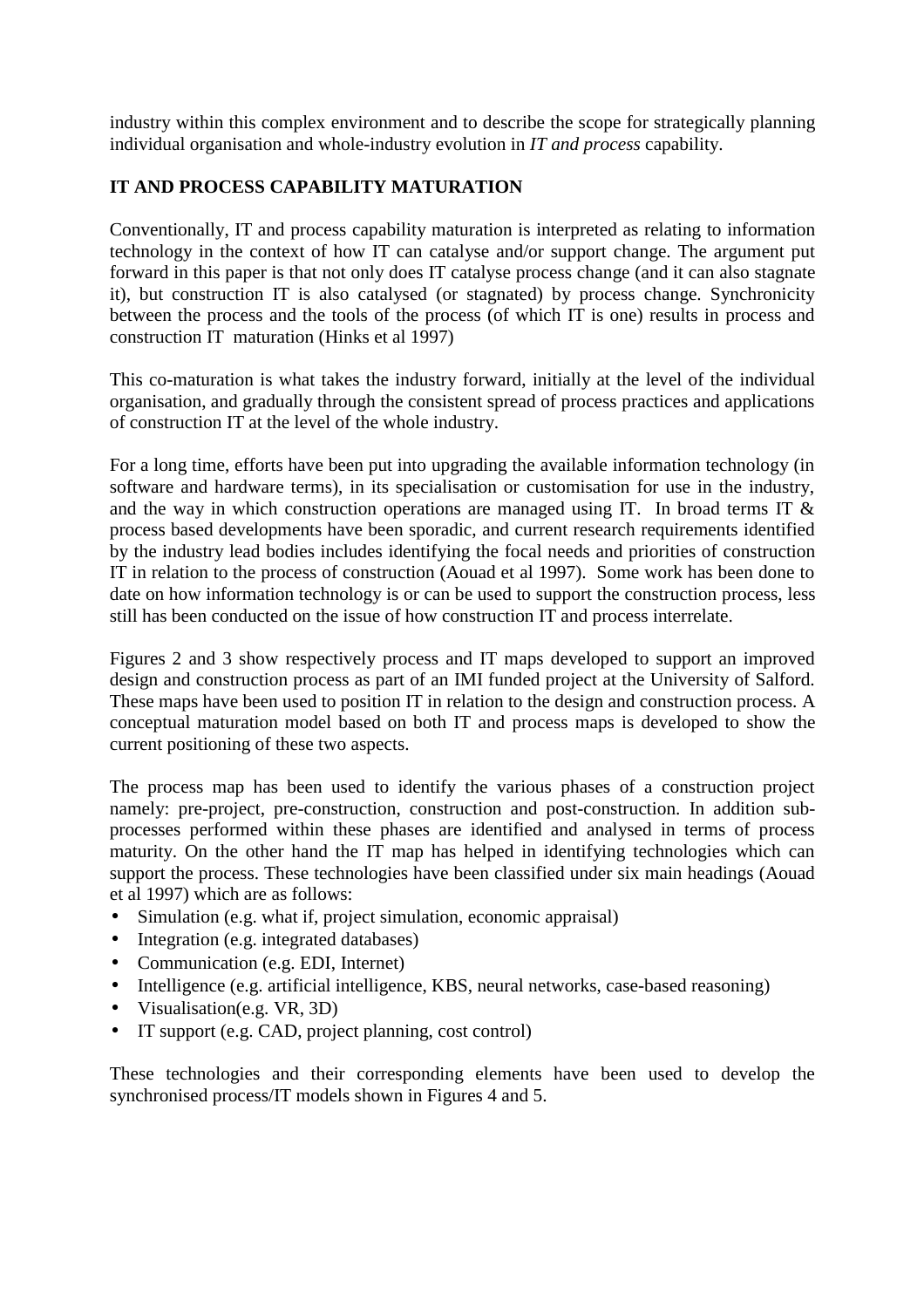

#### DRAFT B : 27 August 1997



*Figure 2 The GDCPP process map*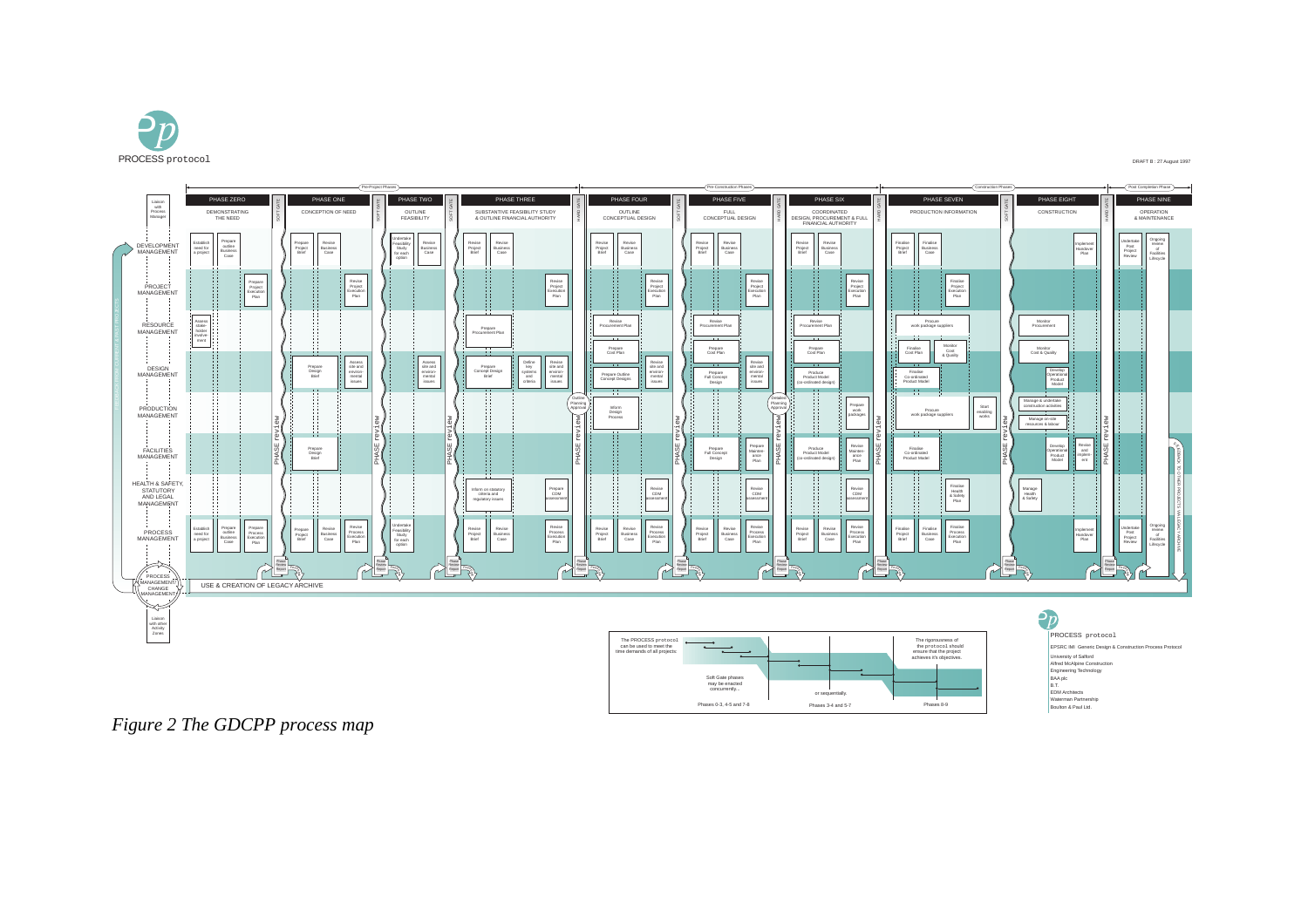

DRAFT B: 13 October 1997

Waterman Partnership Boulton & Paul Ltd.



*Figure 3 The GDCPP IT map*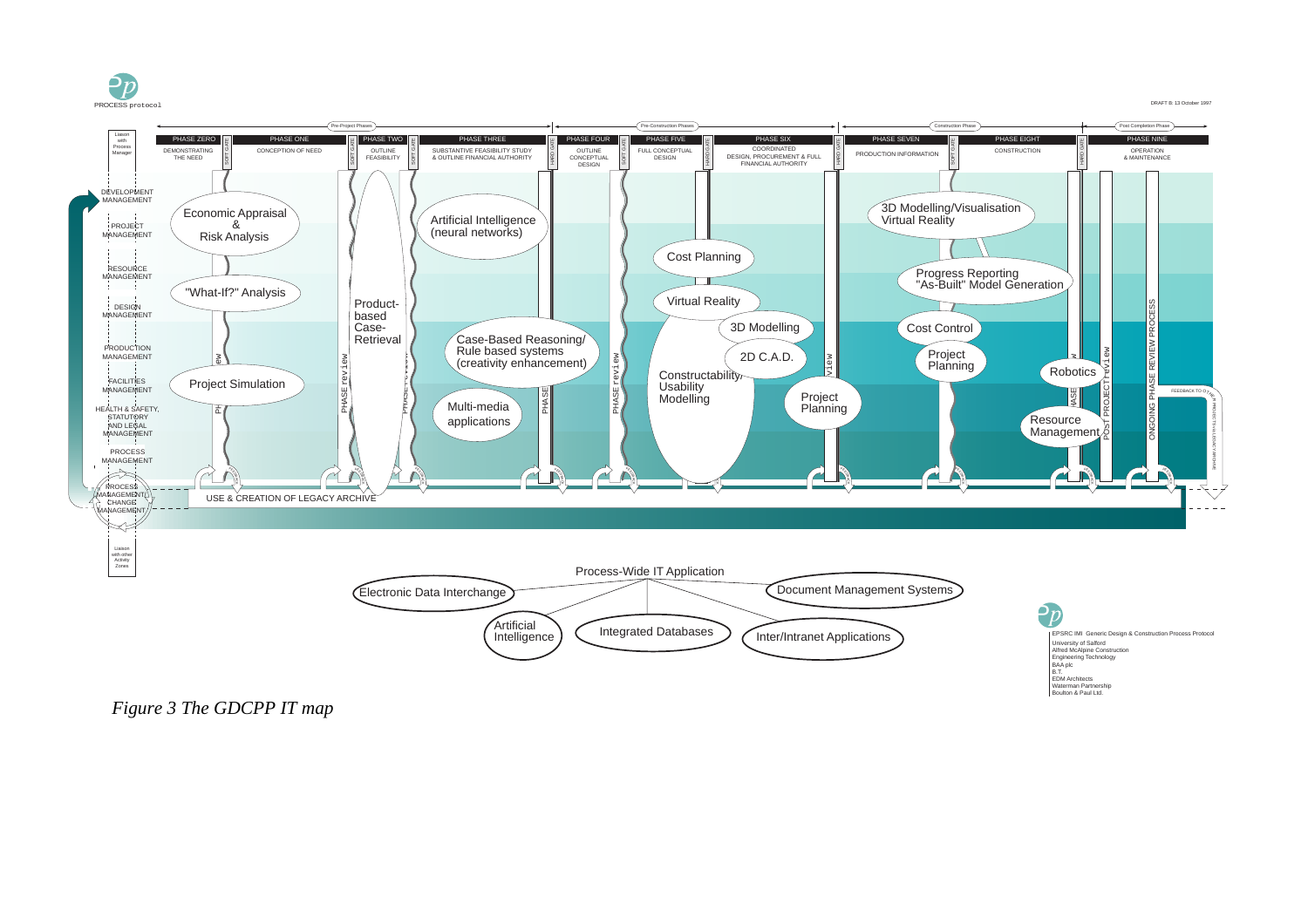As mentioned earlier, this paper uses the developed maps to identify some processes and information technologies that can be analysed in terms of maturity. A full description of these two maps can be found in Cooper et al (1998), Kagioglou et al(1998) and Aouad et al (1998). The diagram shown below (idea adopted from karandikar et al 1992, for a different scenario) shows the process and IT maturation based on the CMM framework. It is clearly shown on the diagram that there is an apparent lack of balance in terms of process and IT maturation. It is evident that some corrective measures are required in order to establish a balanced IT and process at any level. Maturation occurring at higher levels is, however, more beneficial.

In construction and unlike manufacturing, it is not very well understood what needs to be done at the pre-project phase. This is why the maturity level is shown to be at the ad-hoc stage. The same could be applied to the post-construction stage. However, the maturity of these phases could be improved dramatically through the introduction of process thinking and new procurement systems such as partnering and Private Finance Initiative in the UK. With regards to technology, IT support applications such as accounting, CAD and project planning have been placed at the defined stage whereas technologies such as communications and integration have been placed at the ad-hoc stage. However, it is also true to say that recent developments within standards (particularly work being done within the IAI) will help such technologies to improve their maturities in a short time scale.



*Figure 4 A high level synchronised process/IT model*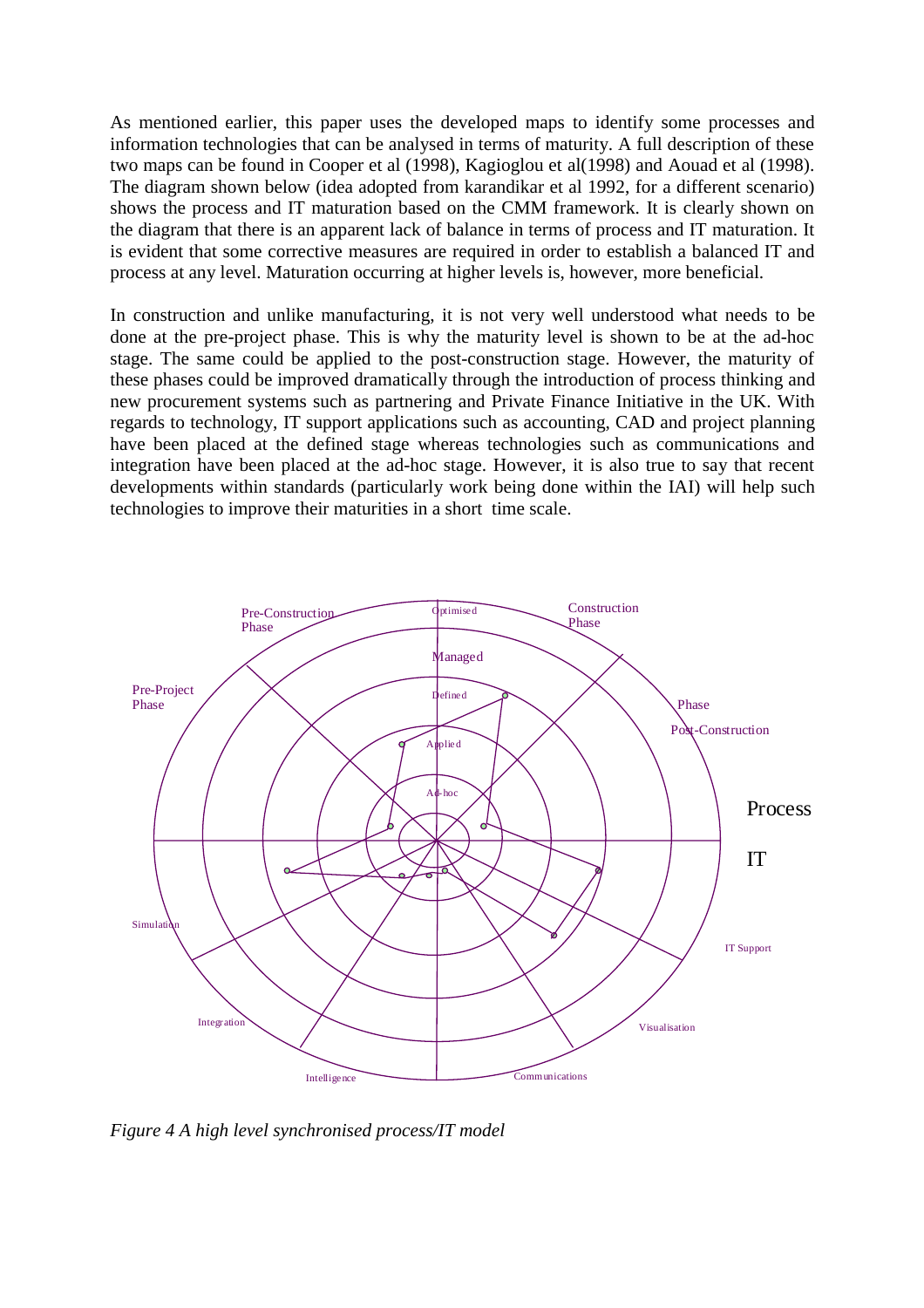The problems associated with IT are related to its uptake which has been apparently relatively uncoordinated and its strategic application appears to have been determined by the availability of it rather than its suitability. Evidence exists of unsuitability of IT systems causing dysfunctionality in the process infrastructures which they are expected to support. It is evident that the uptake of IT systems by the industry systems has been broadly technology led, with the industry using basic communication tools in a widespread (but not comprehensive) manner, and that the application of particular industry specific tools is more localised, probably because of communication problems.

In part this is due to a lack of understanding of the way in which organisations and their operational and managerial processes operate, compounded by the lack of appreciation of how information technology supports them; at a more sophisticated level of analysis, the organisational capability and maturity of a company (or industry) is related to a number of issues including the role of process management and information systems in their maturation.

Figure 5 shows a detailed model of process and specific IT maturities based on its current use by the industry within a project context. The model shows similar patterns in terms of unbalanced maturity which will result in communication problems. It is surely desirable to have a balanced profile of maturity even if it occurs at the ad-hoc level. The model is based on expressed views about the maturity of processes and technologies. The information about maturity was elicited from the industrial collaborators of the GDCPP project through a series of workshops. However, an industry-wide study would help in establishing a more accurate picture on the current level of processes and IT within the construction sector.

An emerging process or technology will go through the process of refinement/ improvement in order to reach level 5 (optimised). A process can mature to a certain level when the corresponding technology is within the boundaries of that level. For instance, a rapid prototyping process can only co-exist with the enabling technologies such as VR, 3D modelling, etc.

Creating an appropriate interface between construction IT and Process is a matter of designing the IT introduction and application to suit the existing process capability - which in turn requires a realistic perception of the relevant process capability maturity. In a multidisciplinary organisation, the disparity in localised professional capability maturity makes this a difficult and sensitive issue in the strategic management of change. Construction IT evolution has generally followed a steeper gradient of maturation than process (if measured against a notional time line). This has frequently translated into an IT-Process capability maturity gap, behind which lies localised (micro) and whole industry (macro) variations in IT/ Process capability maturity.

The conceptual interface model between IT and process once developed can be used as maturity IT/process health check audit which can help construction organisations in defining their strategies in the next decade. This will contribute to the study conducted by the Construct IT centre of excellence on IT health check for construction organisations and add a new dimension which might help organisations to uptake and adopt this IT health check approach (Shafagi and Betts, 1997).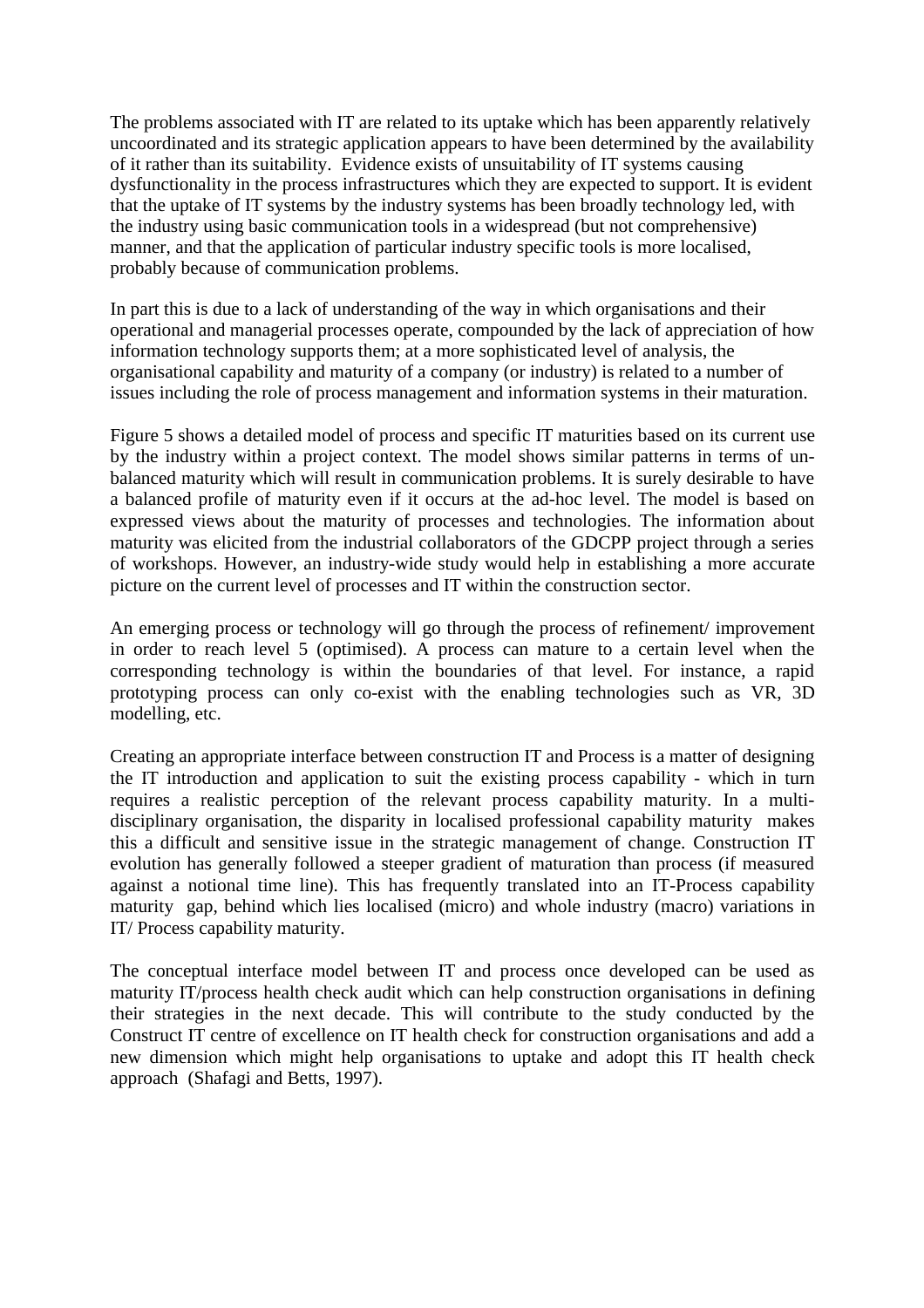

*Figure 5 A detailed synchronised process/IT model*

## **CONCLUSIONS**

This paper presented initial views on how process and IT can be inter-related in a maturity model. The work is still in its infancy. This paper presented a framework for maturity in order to bring discussions for this important subject. The model can be used aa a positioning map by organisations in order to identify areas within the process and IT that need particular attention. To make the work presented in this paper generic, it is essential to have a set of guidelines for process and IT maturity in construction. Also, it is necessary to use large sample of projects and organisations in order to provide the statistical validity required for this type of work.

This paper outlines a conceptual model for co-maturation between IT and process maturity at the project level. This phenomenon can be applied to the strategic planning of maturation at the level of the organisation in connection with the adoption and integration of IT within the existing processes and as facilitator for new developments in process practice. With a collective vision of process practice for the whole industry the local improvements in process may synergise to produce the phase change required and expected by the industry as a whole.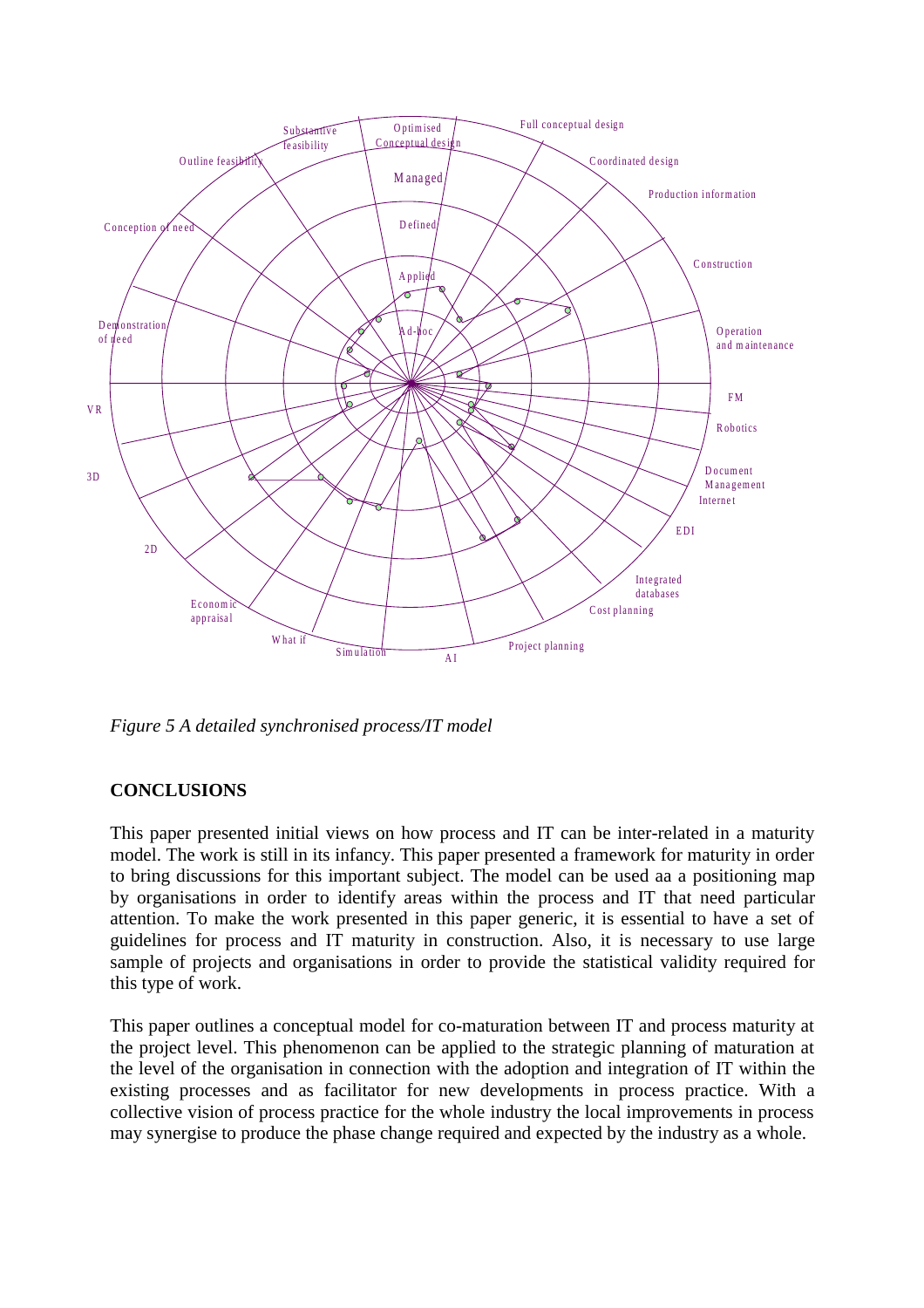An improved relationship within the industry and between the industry and its clientele requires a change in process and contractual arrangements. All need to be changed in synchronicity if there is to be a significant change in culture necessary to sustain new industry attitude. The process itself is reliant upon information technology - largely a lack of information technology and lack of application currently. What is clear is that information technology or process change cannot solve the industry problems alone, but may do in concert. This paper is about how the phenomenon of concerted change, or synchronicity between two of those key facets may operate - information technology and process maturation. Other elements of a systemic synchronicity such as relationships within the industry and between the industry and its clientele and the inter-related issue of process are also important, and will be discussed in more detail in other papers.

### **REFERENCES**

Aouad.G, Hinks.J, Cooper.R, Sheath.D, Kagioglou.M & Sexton, M, 1998, An IT map for a generic design and construction process protocol. Accepted by the International Journal of Construction Procurement.

Aouad, G, Alshawi, M and Bee, S,1997, Priority topics for construction IT research.; *The International Journal of Construction IT*, Winter 1997.

Cooper, R, Kagioglou, M, Aouad, G, Hinks, J, Sexton.M, Sheath, D, 1998 .Development of a Generic Design and Construction Process. Accepted by the PDT conference. BRE, 1998.

Groak, S 1997. Research at Ove Arup, Seminar materials, Ove-arup, London, March.

Hinks. J, Aouad. G, Cooper. R, Sheath. D, Kagioglou. Sexton, 1997. M. IT and The Design and Construction Process: A Conceptual Model of Co-Maturation. The international journal of construction IT, July 1997.

Humphrey, W.S, 1987, Characterizing the Software Process: A Maturity Framework, Software Engineering Institute, CMU/SEI-87-TR-11, ADA182895, June 1987.

Humphrey, W., Kitson, D.H, and Gale, J,, 1991, A Comparison of U.S. and Japanese Software Process Maturity, Proceedings of the 13<sup>th</sup> International Conference on Software Engineering, Austin, TX, 13-17 May 1991, pp. 38-49.

Johnson.D.L & Brodman.J.G. 1997 Tailoring the CMM for small businesses, small organisations, and small projects. Software process newletter, IEE computer society, no 8, winter 1997.

Kagioglou, M., Cooper, R, Aouad, G J. Hinks.J, Sexton.M, Sheath, D, 1998, Cross-Industry Learning: The development of a Generic Design and Construction Process Based on Stage/Gate New Product Development Processes Found in the Manufacturing Industry . Accepted by the Engineering Design Conference, Brunel Univerisity, June 1998

Karandikar, H.M., Wood, R.T., and Byrd, J. Jr., 1992 Process and Technology Readiness Assessment for Implementing Concurrent Engineering CERC Technical Report Series